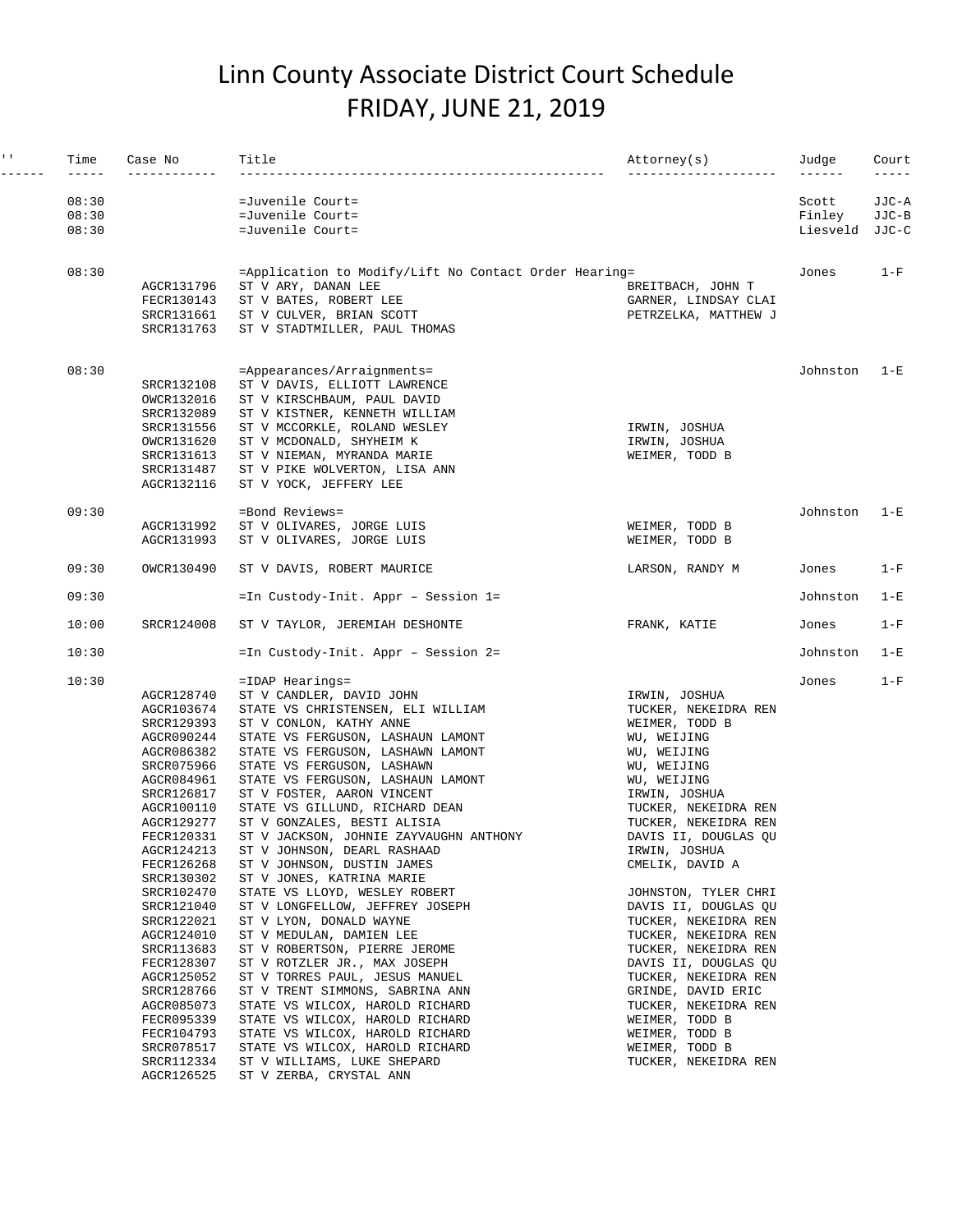| $1 - 1$ | Time                    | Case No                  | Title                                                    | Attorney(s)                                  | Judge                       | Court                   |
|---------|-------------------------|--------------------------|----------------------------------------------------------|----------------------------------------------|-----------------------------|-------------------------|
|         |                         |                          |                                                          |                                              |                             |                         |
|         | $01:00-1:30$            |                          | =Order $\frac{1}{2}$ hour (pm)=                          |                                              | Johnston                    | $1-E$                   |
|         | 01:30<br>01:30<br>01:30 |                          | =Juvenile Court=<br>=Juvenile Court=<br>=Juvenile Court= |                                              | Scott<br>Finley<br>Liesveld | JJC-A<br>JJC-B<br>JJC-C |
|         | 01:30                   | AGCR130765               | ST V CAMPBELL, JEANETTE LEANNE                           | DAVIS II, DOUGLAS QU                         | Jones                       | $1-F$                   |
|         | 01:30                   | SRCR126528               | =Adjudication Hearings=<br>ST V HACKMAN, TABITHA LYNNE   | IRWIN, JOSHUA                                | Johnston                    | $1 - E$                 |
|         | 02:30                   | AGCR127443<br>AGCR127443 | ST V DAWSON, ADAM OTIS<br>ST V DAWSON, ADAM OTIS         | GARNER, LINDSAY CLAI<br>GARNER, LINDSAY CLAI | Johnston                    | $1 - E$                 |
|         | 03:00                   |                          | AGCR131664 ST V CAVUOTO, ERICA LYNN                      | DAVIS II, DOUGLAS OU                         | Jones                       | $1-F$                   |
|         | 03:30                   | AGCR131004               | ST V LACEY, DUSTIN ROBERT                                | TUCKER, NEKEIDRA REN                         | Jones                       | $1-F$                   |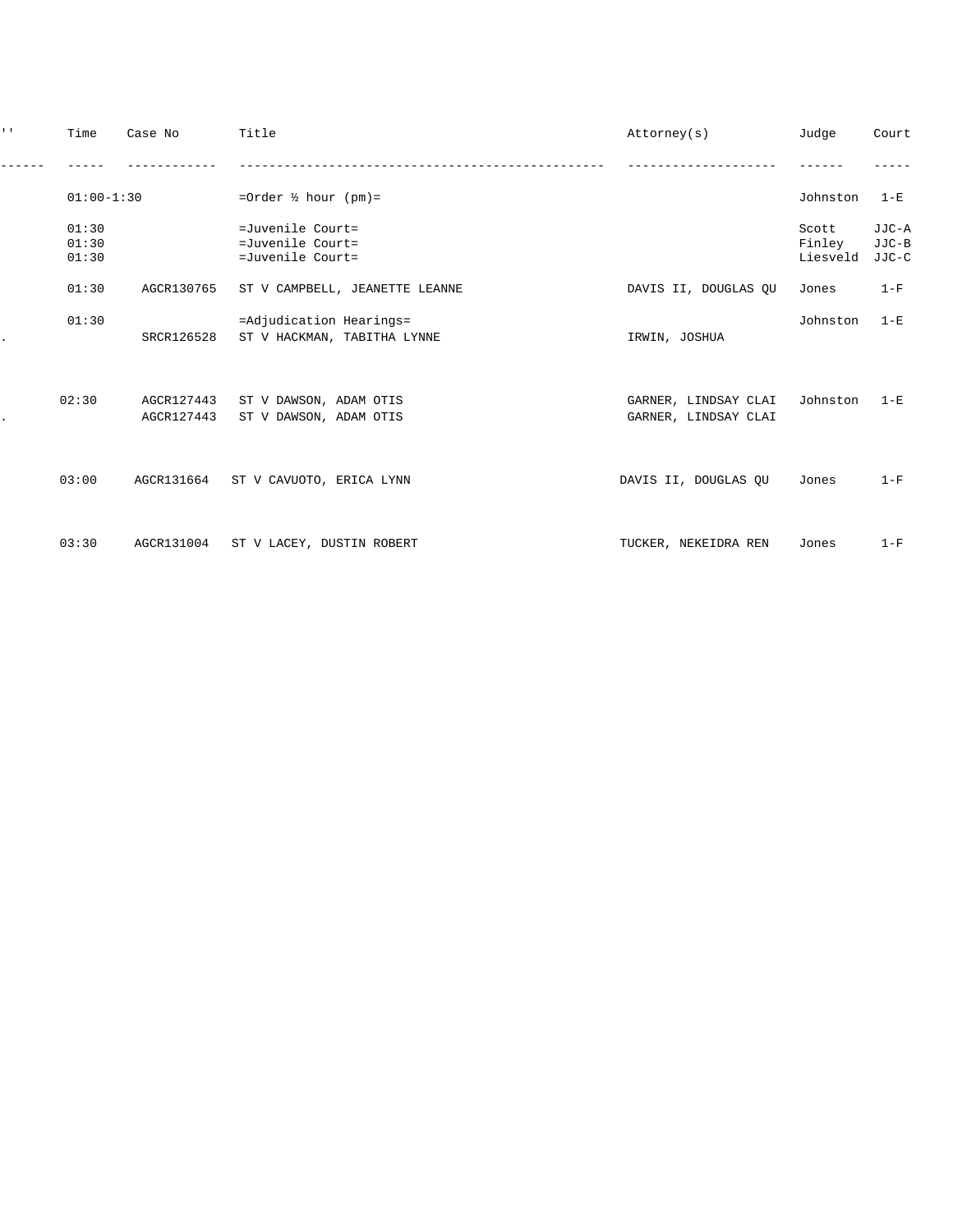# **Friday, June 21, 2019 Order Hour: 1:30 to 2:30 p.m.**

# **Civil Orders: Judge Bruns (3‐A) Criminal Orders: Judge Turner (3‐C)**

#### **District Court Non‐Jury Schedule**

| <b>TIME</b> | <b>CASE NO.</b>                                                                                                            | <b>TITLE</b>                                                                                                                                                                                                                                                                                                    | <b>ATTORNEY(S)</b>                                                                                                            | <b>JUDGE</b>                                                                                                                                          | <b>COURT</b>                                                                                                                      |
|-------------|----------------------------------------------------------------------------------------------------------------------------|-----------------------------------------------------------------------------------------------------------------------------------------------------------------------------------------------------------------------------------------------------------------------------------------------------------------|-------------------------------------------------------------------------------------------------------------------------------|-------------------------------------------------------------------------------------------------------------------------------------------------------|-----------------------------------------------------------------------------------------------------------------------------------|
| 08:30       | COC0000012<br>FECR129442<br>SRCR128695<br>DADA015442<br>FECR131460<br>DADA015231<br>DADA015441<br>DADA015407<br>DADA014656 | $=$ ARRAI GNMENTS=<br>ST V BLACK, WONYAE MALIK<br>ST V BLACK, WONYAE MALIK STEVE<br>CARA DI ETRI CH VS DARNELL HOLMES<br>ST V HUNTER, DAMI AN JAMES<br>AMY KIRKPATRICK VS JONATHAN KIRKPATRICK<br>ANTONIO JOHNSON VS MARKESHA MCDONALD<br>MELANIE MEYERS VS JOSEPH MEYERS<br>LAKEI SHA BAI LEY VS COLBY SHANNON | PUBLIC DEFENDERS OFF<br>PUBLIC DEFENDERS OFF<br>FRANK, KATIE<br>MOMANY, ALEXANDER ST                                          | <b>TURNER</b><br><b>TURNER</b><br><b>TURNER</b><br><b>HOOVER</b><br><b>TURNER</b><br><b>BESLER</b><br><b>HOOVER</b><br><b>MCKEEVER</b><br>CHI CCHELLY | $3 - C$<br>$\overline{3}-\overline{C}$<br>$3 - C$<br>$\overline{4}-\overline{B}$<br>$3-C$<br>$1-H$<br>$4 - B$<br>$1-G$<br>$4 - C$ |
| 08:45       | FECR121335                                                                                                                 | ST V MCARTOR, ADRIAN JOSEPH                                                                                                                                                                                                                                                                                     | PUBLIC DEFENDERS OFF                                                                                                          | <b>TURNER</b>                                                                                                                                         | $3-C$                                                                                                                             |
| 09:00       | FECR130587                                                                                                                 | ST V GREEN JR, DARRYL                                                                                                                                                                                                                                                                                           | PUBLIC DEFENDERS OFF                                                                                                          | <b>TURNER</b>                                                                                                                                         | $3-C$                                                                                                                             |
| 09:30       | CDDM044430                                                                                                                 |                                                                                                                                                                                                                                                                                                                 |                                                                                                                               | <b>HOOVER</b>                                                                                                                                         | $4 - B$                                                                                                                           |
| 10:00       | FECR116036<br>FECR126173                                                                                                   | ST V KISLING, MATTHEW JOSEPH<br>ST V WEST, TRAJUAN LAROY                                                                                                                                                                                                                                                        | PUBLIC DEFENDERS OFF<br>DAVIS II, DOUGLAS QU                                                                                  | <b>TURNER</b><br><b>TURNER</b>                                                                                                                        | $3-C$<br>$3-C$                                                                                                                    |
| 11:00       | FECR124456<br>FECR100223<br>ESPR042168                                                                                     | ST V MCNEAL, BILLY CLAY<br>STATE VS VOMACKA, TRAVIS EUGENE<br>ESTATE OF FRANCIS A BECKER                                                                                                                                                                                                                        | PUBLIC DEFENDERS OFF<br>PUBLIC DEFENDERS OFF                                                                                  | <b>TURNER</b><br><b>TURNER</b><br>CHI CCHELLY                                                                                                         | $3-C$<br>$3-C$<br>$4 - C$                                                                                                         |
| 11:30       | GCPR042231                                                                                                                 | GRDN/CNSV OF DAVON D J BROWNING                                                                                                                                                                                                                                                                                 |                                                                                                                               | <b>BESLER</b>                                                                                                                                         | $1-H$                                                                                                                             |
| 01:30       | FECR124052<br>FECR118289<br>AGCR116273<br>FECR129177<br>FECR129964<br>FECR124996                                           | ST V BARGER, DEVAN ANTHONY<br>ST V BATES, TABATHA LATONYA<br>ST V BATES, TABATHA LATONYA<br>ST V BERRY, DEANDREW JEBRIAN<br>ST V BROCKS, NATHAN LEE<br>ST V THOMAS, CORDELL JERROD                                                                                                                              | SISSEL, BRIAN K<br>PUBLIC DEFENDERS OFF<br>PUBLIC DEFENDERS OFF<br>BISHOP, JOHN<br>GRINDE, DAVID ERIC<br>PUBLIC DEFENDERS OFF | <b>TURNER</b><br><b>TURNER</b><br><b>TURNER</b><br><b>TURNER</b><br><b>MCKEEVER</b><br><b>TURNER</b>                                                  | $3-C$<br>$3-C$<br>$3 - C$<br>$3 - C$<br>$1-G$<br>$3 - C$                                                                          |
| 02:00       | LACV074990                                                                                                                 | RBS CLITIZENS NA VS DONALD ALLEN PACKINGHAM                                                                                                                                                                                                                                                                     |                                                                                                                               | <b>HOOVER</b>                                                                                                                                         | $4 - B$                                                                                                                           |
| 02:30       | FECR117970<br>FECR115452<br>FECR114089                                                                                     | ST V EDWARDS, TODD TERRILL<br>ST V HESS, JAKE AARON<br>ST V JONES, JOHNELL SAMUEL                                                                                                                                                                                                                               | PUBLIC DEFENDERS OFF<br>PUBLIC DEFENDERS OFF<br>PUBLIC DEFENDERS OFF                                                          | <b>TURNER</b><br><b>TURNER</b><br><b>TURNER</b>                                                                                                       | $3-C$<br>$3-C$<br>$3-C$                                                                                                           |
| 03:00       | FECR116292                                                                                                                 | ST V NEFF GONZALES, RILEY                                                                                                                                                                                                                                                                                       | PUBLIC DEFENDERS OFF                                                                                                          | <b>TURNER</b>                                                                                                                                         | $1-E$                                                                                                                             |